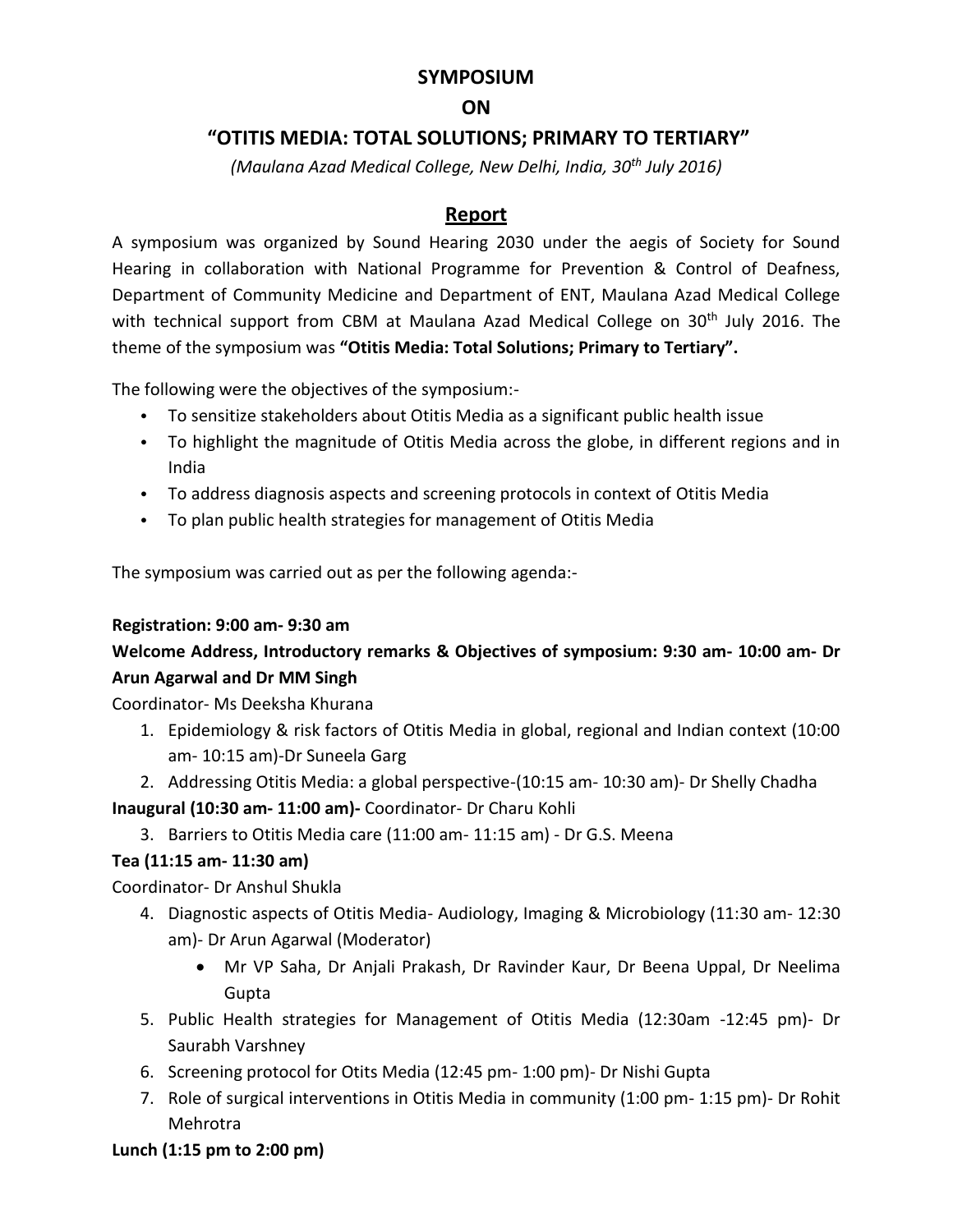Coordinator- Dr Archana Ramalingam

- 8. Role of IEC in prevention of Otitis Media (2:15 pm- 2:30 pm)- Dr Nandini Sharma & Dr Neelima Gupta
- 9. Role of Cochlear Implant in Otitis Media (2:30 pm- 2:45 pm)- Dr JC Passey
- 10. Life threatening conditions in Otitis Media (2:45pm- 3:00 pm)-Dr Sunil Dhanda

#### **Highlights of the Day- Dr Arun Agarwal & Dr Suneela Garg**

The symposium was attended by over 100 participants comprising of WHO expert, ENT specialists, audiologists, public health experts, speech therapists and special educators.

Ms Deeksha Khurana- Programme Officer initiated the symposium with the famous quote of Father of our Nation, Mahatma Gandhi- "You must be the change that you want to see in the world". She mentioned that it is an endeavour of Sound Hearing 2030 to eliminate avoidable deafness by the year 2030 and that this symposium was a very small initiative towards the cause of eliminating avoidable hearing loss.

Dr Arun Agarwal, Ex- Dean- Maulana Azad Medical College and President- Sound Hearing 2030 extended a warm welcome to the audience. Next Dr MM Singh, Director Professor- Community Medicine, MAMC explained the objectives of the symposium to all the delegates.

The first presentation was delivered by Dr Suneela Garg, Director Prof & Head, Community Medicine- MAMC regarding "Epidemiology & risk factors of Otitis Media in global, regional and Indian context". She mentioned that about 330 million persons globally are affected by Chronic Suppurative Otitis Media and it accounts for 5 million disability adjusted life years. She stated that multiple studies have shown high prevalence of otitis media in India with more than 6% experiencing the disorder. She also elaborated on the risk factors associate with Otitis Media. She concluded by saying that collaborative efforts from Ministry of Health, International Agencies, Public Health Experts, ENT surgeons, audiologists, special educators and grass root workers is required to combat this disease.

The second presentation was by Dr Shelly Chadha, Technical Officer- WHO, Geneva on "Addressing Otitis Media: a global perspective". She highlighted the high burden of CSOM in Low & Middle Income Countries which is primarily attributed to poor awareness regarding ear & hearing problems in the community. In order to address Otitis Media she mentioned that there is need to understand the prevalence and profile of ear diseases in the community, engage with health care providers and community to raise awareness. This should be followed by establishing linkages/strengthen infrastructure for treatment of CSOM and launching community based screening and intervention programmes.

This was followed by inaugural ceremony was the symposium during with Dr D.K. Tempe, Dean, Maulana Azad Medical College was the Chief Guest. The ceremony began with lighting of the lamp by all the dignitaries followed by Saraswati Vandana by the young and budding medical students of the college. Words of wisdom were given by the dignitaries at the dais viz. Dr Arun Agarwal, Dr JC Passey, Dr Suneela Garg and Dr Tempe.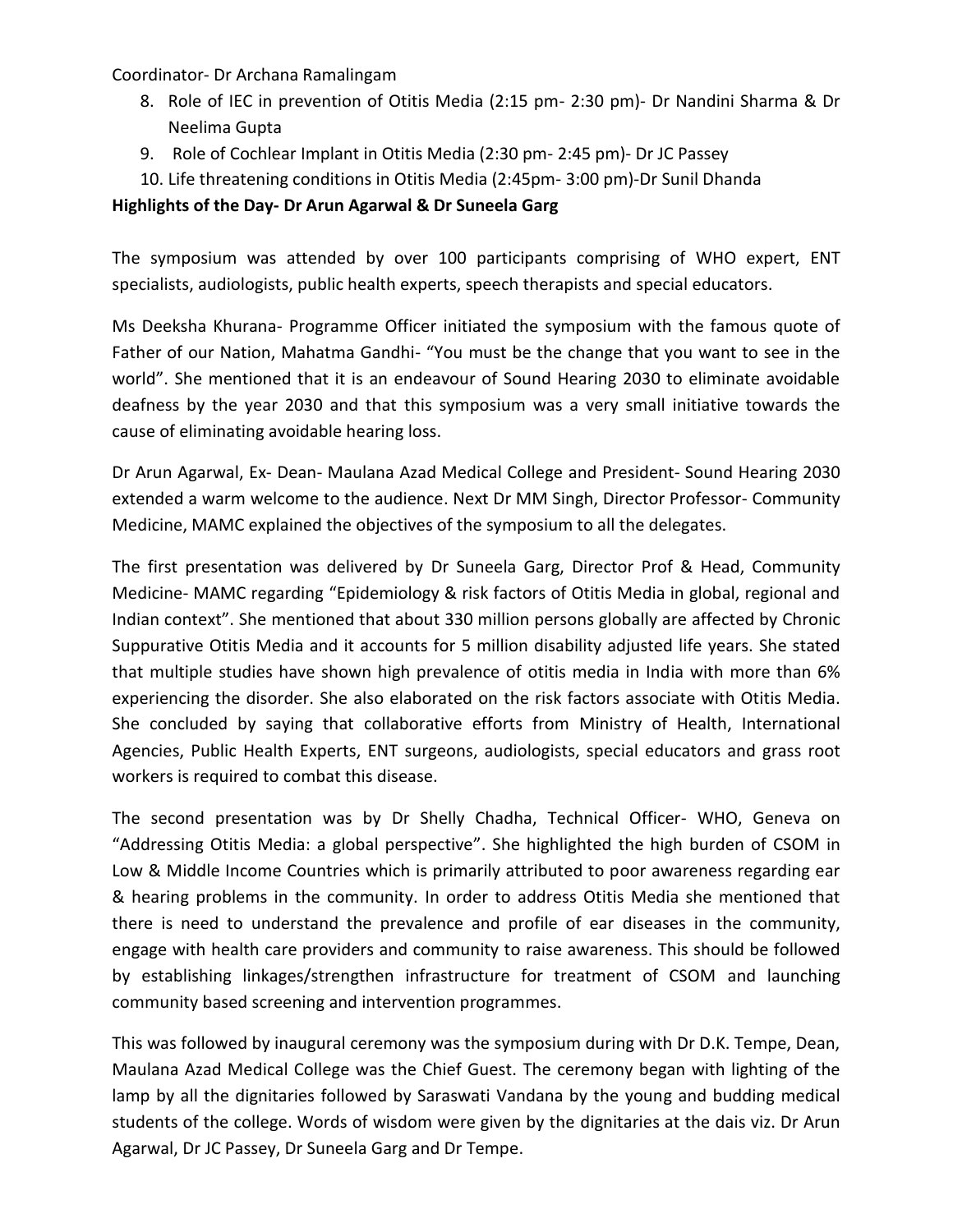The next presentation was by Dr GS Meena, Director Professor- Community Medicine, MAMC on "Barriers to Otitis Media care". He emphasised that barriers to Otitis Media care exist at individual, family and community level. He mentioned that the major barriers to Otitis Media care are lack of motivation for treatment, access of healthcare facility, inadequate screening and preventive care, late presentation to health care facility and no or incomplete treatment.

The post tea session began with panel discussion on "Diagnostic aspects of Otitis Media-Audiology, Imaging & Microbiology" which was moderated by Dr Arun Agarwal. The esteemed panelists for the session were Mr VP Saha- Assistant Director, Ali Yavar Jung National Institute for Hearing Handicapped, Dr Anjali Prakash-HoD, Department of Radio diagnosis, MAMC, Dr Ravinder Kaur-HoD, Microbiology- Lady Hardinge Medical College Dr Beena Uppal- Ex HoD, Department of Microbiology, MAMC and Dr Neelima Gupta- Professor- ENT, UCMS.

Next Dr Saurabh Varshney- HoD ENT, AIIMS Rishikesh delivered a presentation on "Public Health strategies for Management of Otitis Media". Dr Nishi Gupta HoD ENT, Dr Shroff's Charity Eye Hospital presented a talk on screening protocol for Otits Media.

Dr Rohit Mehrotra, Head- Mehrotra ENT Hospital, Kanpur delivered a talk on "Role of surgical interventions in Otitis Media in community". During his talk, he presented details of surgical interventions for Otitis Media viz. adenoidectomy, myringotomy and grommet insertion, mastoidectomy, tympanoplasty and labyrinthectomy. Dr Rohit Mehrotra was also acknowledged for being the first supporter of Society for Sound Hearing International.

The first talk after lunch was on "Role of IEC in prevention of Otitis Media" which was presented by Dr Nandini Sharma (Director Professor- Community Medicine, MAMC) and Dr Neelima Gupta (Professor- ENT, UCMS). Dr Nandini Sharma emphasized the IEC is the cornerstone of any public health initiative. He explained the key principles to designing IEC and different forms of communication viz. Mass media and Interpersonal communication. Dr Neelima Gupta spoke about the important messages regarding Otitis Media which should be communicated. She also mentioned that posters, short films, social media, awareness drives in the community and health talks would serve as effective means of IEC in relation to Otitis Media.

Next, Dr J.C Passey, Director Professor & Head- ENT, MAMC presented the talk on "Role of Cochlear Implant in Otitis Media". He elaborated that in certain cases profound hearing loss can occur as a result of chronic otitis media (COM) thereby requiring cochlear implantation. He also explained the guidelines to implant patients with otitis media and surgical challenges of implanting a patient with otitis media.

The last presentation was by Dr Sunil Dhanda who delivered a talk on "Life threatening conditions in Otitis Media". He mentioned that although the complications associated with Otitis Media has reduced over the years due to availability of antimicrobials, wide spread use antibiotics, increased awareness of disease and increased numbers of ENT surgeons, some life threatening conditions still remain. He elaborated on Intratemporal (Mastoiditis, Petrositis, Labyrinthitis and Facial paralysis), Intracranial (Extradural abscess, Subdural abscess, Brain